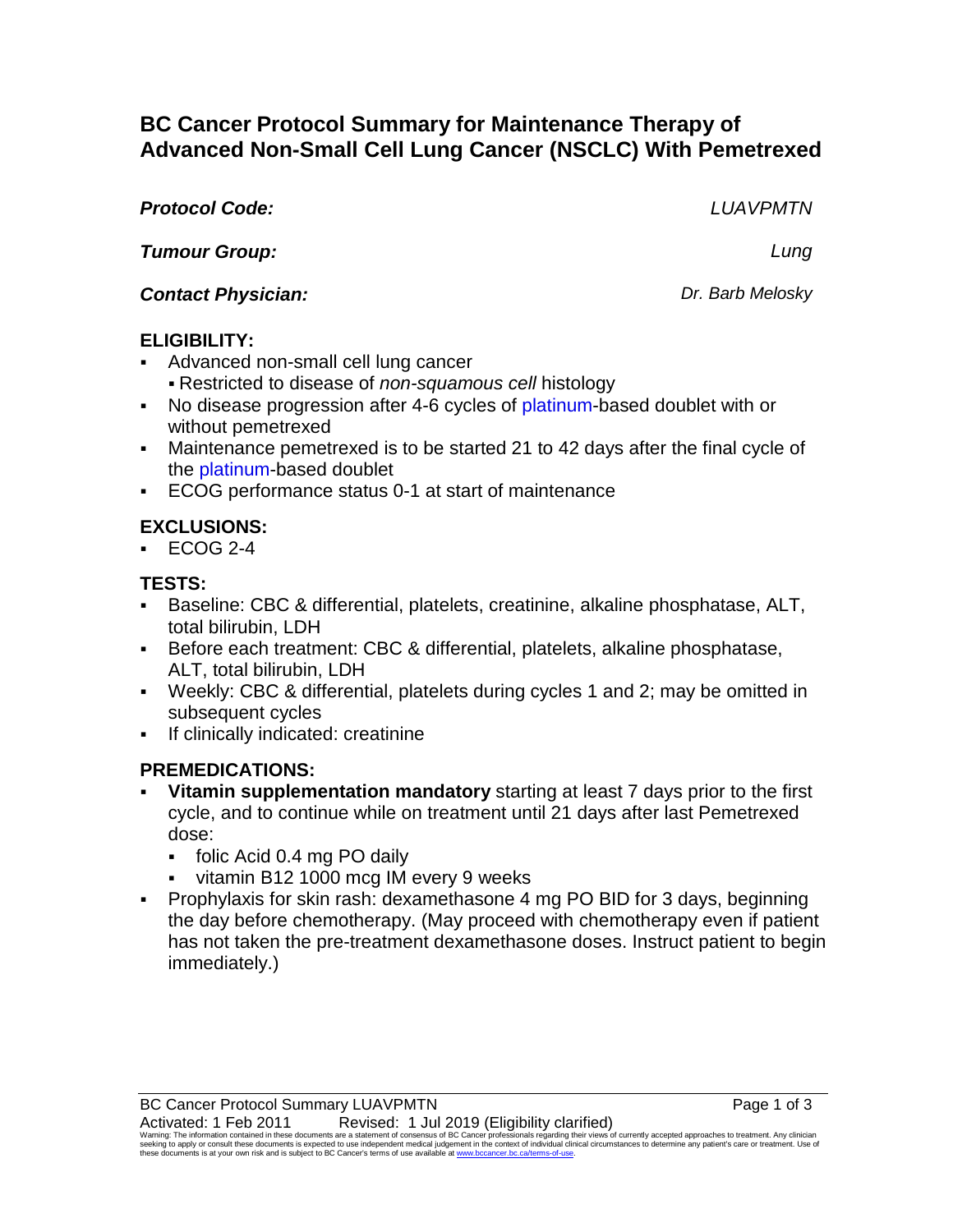#### **TREATMENT:**

| Drug       | <b>Dose</b>           | <b>BC Cancer Administration</b><br><b>Guideline</b> |
|------------|-----------------------|-----------------------------------------------------|
| pemetrexed | 500 mg/m <sup>2</sup> | IV in 100 mL NS over 10 minutes                     |

#### **Repeat every 21 days until disease progression or unacceptable toxicity**

#### **DOSE MODIFICATIONS**:

#### **1. HEMATOLOGY**

#### **Based on day 1 counts**

| ANC $(x 10^9/L)$                 |    | Platelets (x $10^9$ /L)      | <b>Dose</b>  |
|----------------------------------|----|------------------------------|--------------|
| greater than or equal to 1.5 and |    | greater than or equal to 100 | 100%         |
| less than 1.5                    | or | less than 100                | <b>Delay</b> |

#### **Based on nadir counts**

| ANC $(x 10^9/L)$             |     | Platelets (x $10^9$ /L)     | <b>Dose</b> |
|------------------------------|-----|-----------------------------|-------------|
| greater than or equal to 0.5 | and | greater than or equal to 50 | 100%        |
| less than 0.5                | and | greater than or equal to 50 | 75%         |
| any                          | and | less than 50                | 50%         |

#### **2. RENAL DYSFUNCTION**

| Creatinine Clearance mL/min | <b>Dose</b> |
|-----------------------------|-------------|
| greater than or equal to 45 | $100\%$     |
| less than 45                | Delay       |